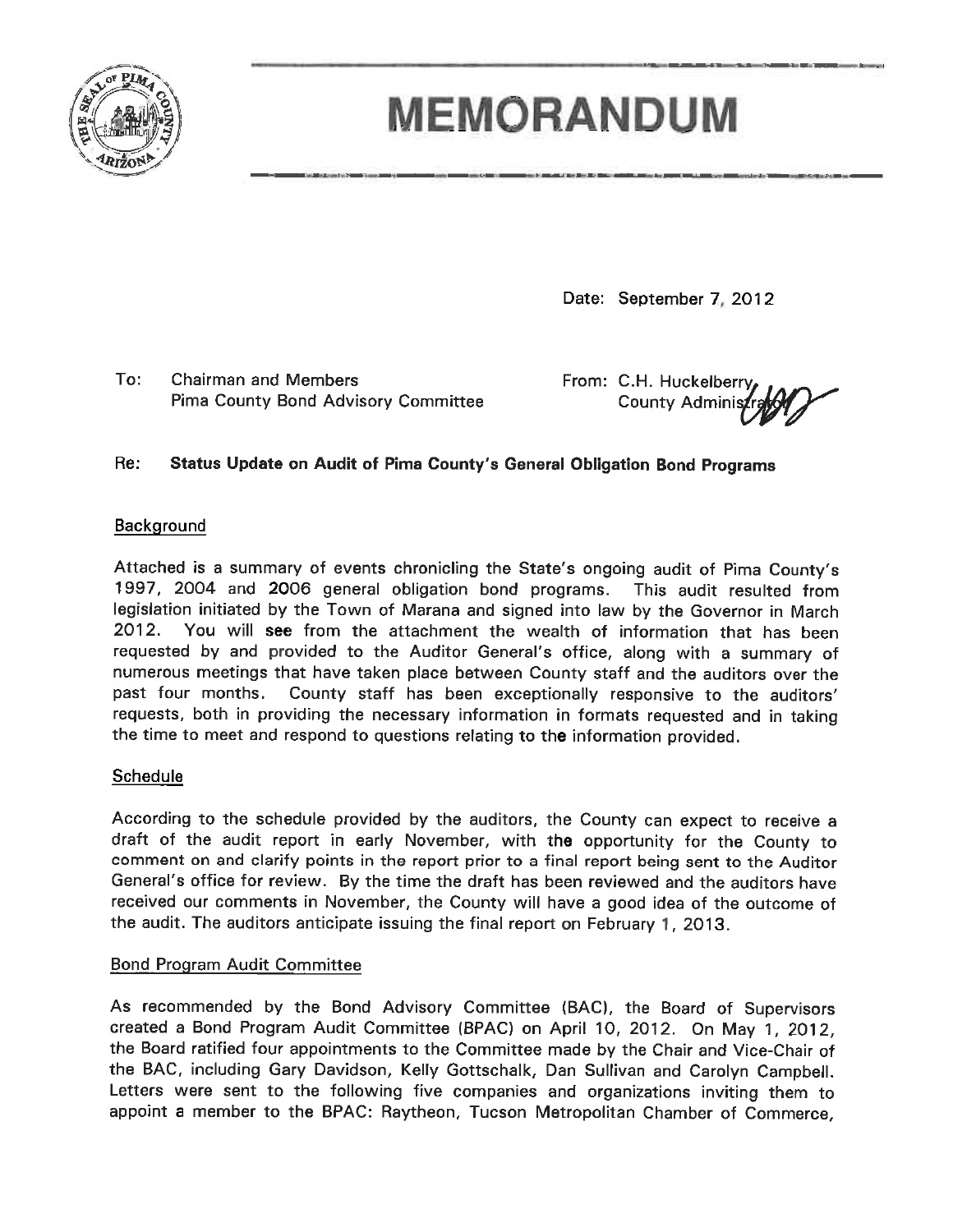Chairman and Members, Pima county Bond Advisory Committee Re: Status Update on Audit of Pima County's General Obligation Bond Programs September 7, 2012 Page 2

Southern Arizona Leadership Council, Tucson Regional Economic Opportunities, and Tucson Electric Power Company. However, these five appointments were not made. It appears that the BPAC may be unnecessary at this time. A significant part of the BPAC's responsibilities was to ensure the County was being responsive to the auditors' requests for information. According to County Finance Director Tom Burke, the auditors indicated the County has been very responsive. I will be asking the entire BAC to review and provide recommendations on the final report that is issued in February.

### **Future Bond Election**

At the last BAC meeting, the BAC appeared understandably reluctant to continue planning for a future bond election while this audit was underway. A February 1, 2013 audit report issuance date does not make it impossible for the County to hold a bond election in November 2013; but it does constrain the amount of time available for planning and public input. I have asked staff to develop a timeline for the necessary steps that would have to take place between that time period in order to assess the potential for a November 2013 bond election and prepare adequately for an election if the BAC and Board choose to do so. This information, along with an updated assessment of all of the other indicators we regularly review with the BAC concerning the timing of a future bond election, will be provided to the BAC prior to the end of this calendar year.

CHH/dr

#### Attachment

 $c:$ The Honorable Chairman and Members, Pima County Board of Supervisors Tom Burke, Director, Finance and Risk Management Nicole Fyffe, Executive Assistant to the County Administrator Diana Durazo, Special Staff Assistant to the County Administrator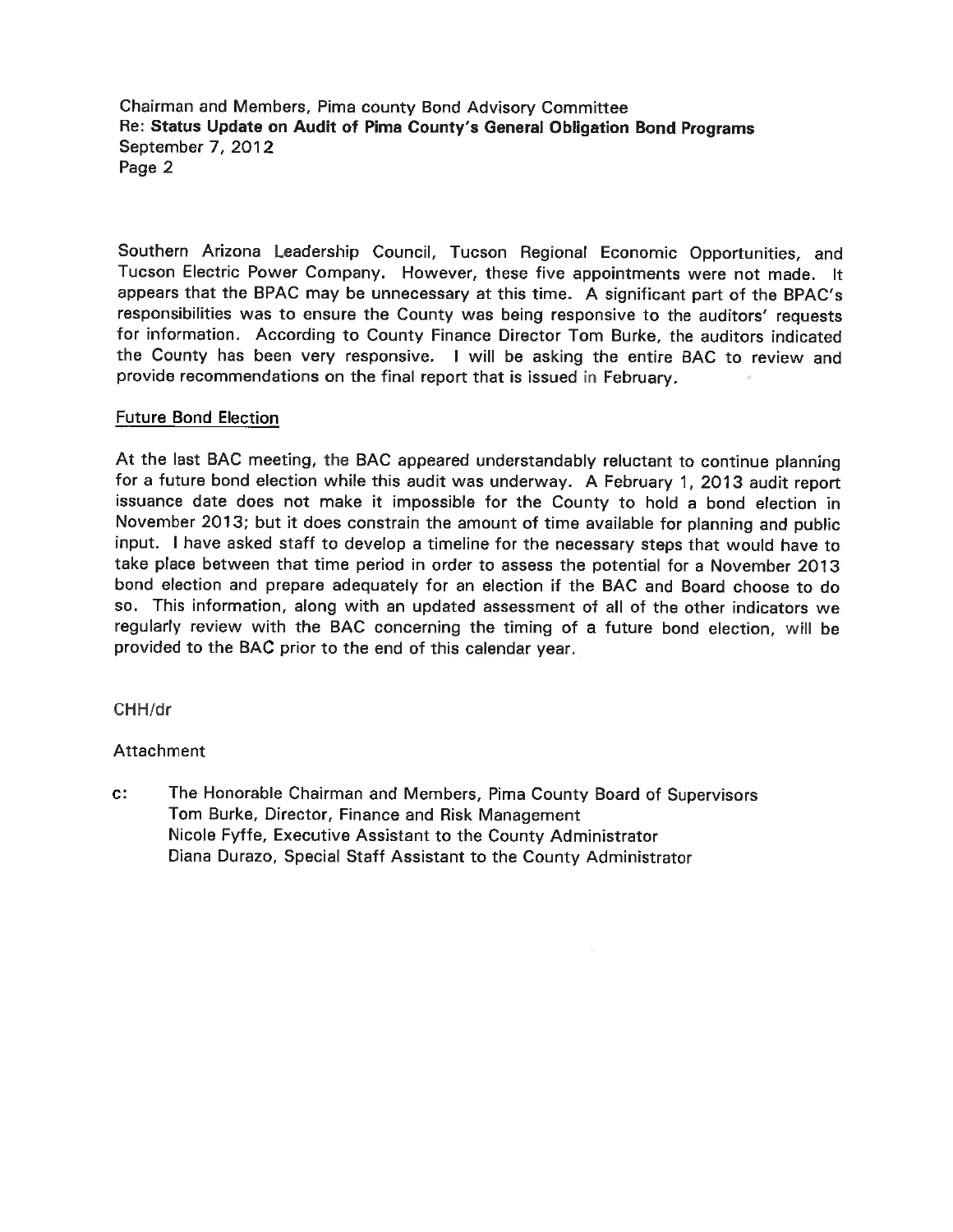Office of the Auditor General's 2012 Audit of the Pima County General Obligation Bond Programs Chronology of Events through September 4, 2012 Prepared by Pima County Finance and Risk Management Department

• March 29, 2012 - House Bill 2408 of the 50th Legislature, Second Regular Session, Chapter 120 was signed by the Governor directing the Office of the Auditor General (OAG) to audit the Pima County 1997, 2004 and 2006 General Obligation Bond Programs.

Within six months after the effective date of this law (August 2, 2012), the Auditor General shall complete a special audit of the 1997, 2004 and 2006 Pima County General Obligation Bond Programs. The audit shall include:

- 1. A description of the general obligation bond programs including the role of the Pima County bond advisory committee and cities and towns within Pima County in administering the programs.
- 2. A comparison of the Pima County general obligation bond programs to general obligation bond programs administered by other counties in this state.
- 3. A comparison of the amounts and uses of funds as approved by the voters and the Pima County bond advisory committee to the actual amounts and uses of funds.
- 4. A comparison of the timing of projects as approved by the voters to the actual timing of projects.
- 5. An analysis of Pima County's explanation included in board of supervisors meeting minutes for each change in amount or use of funds and for each change in project delivery timing, including in each instance whether there is any reason to believe or conclude that Pima County changed the amounts or uses of funds or the timing of projects to reward or to punish an entity, party or official who stood to benefit from or be affected by the project.
- 6. A schedule of the dollar amount of bonds issued under the 1997, 2004 and 2006 Pima County General Obligation Bond Programs and a schedule of the geographic location and dollar amount of the projects actually delivered.
- 7. For each Pima County General Obligation Bond Program, a determination of the amount of secondary property tax attributable to each city and town and to unincorporated areas of Pima County and the total expenditure of funding in each city and town and in the unincorporated areas of Pima County.
- April 10, 2012 the Board of Supervisors created a nine member Bond Program Audit Committee with responsibilities to:
	- o Be available to assist and support the Auditor General at the beginning and throughout the audit to facilitate and expedite the audit.
	- o Review materials Pima County provides to the Auditor General's Office.
	- o Review and make recommendations, if necessary, regarding any reports or materials the Auditor General's Office provides to Pima County as part of the audit, including the final report.
	- o Review Pima County's Truth in Bond Code, Chapter 3.06 and recommend changes, if necessary.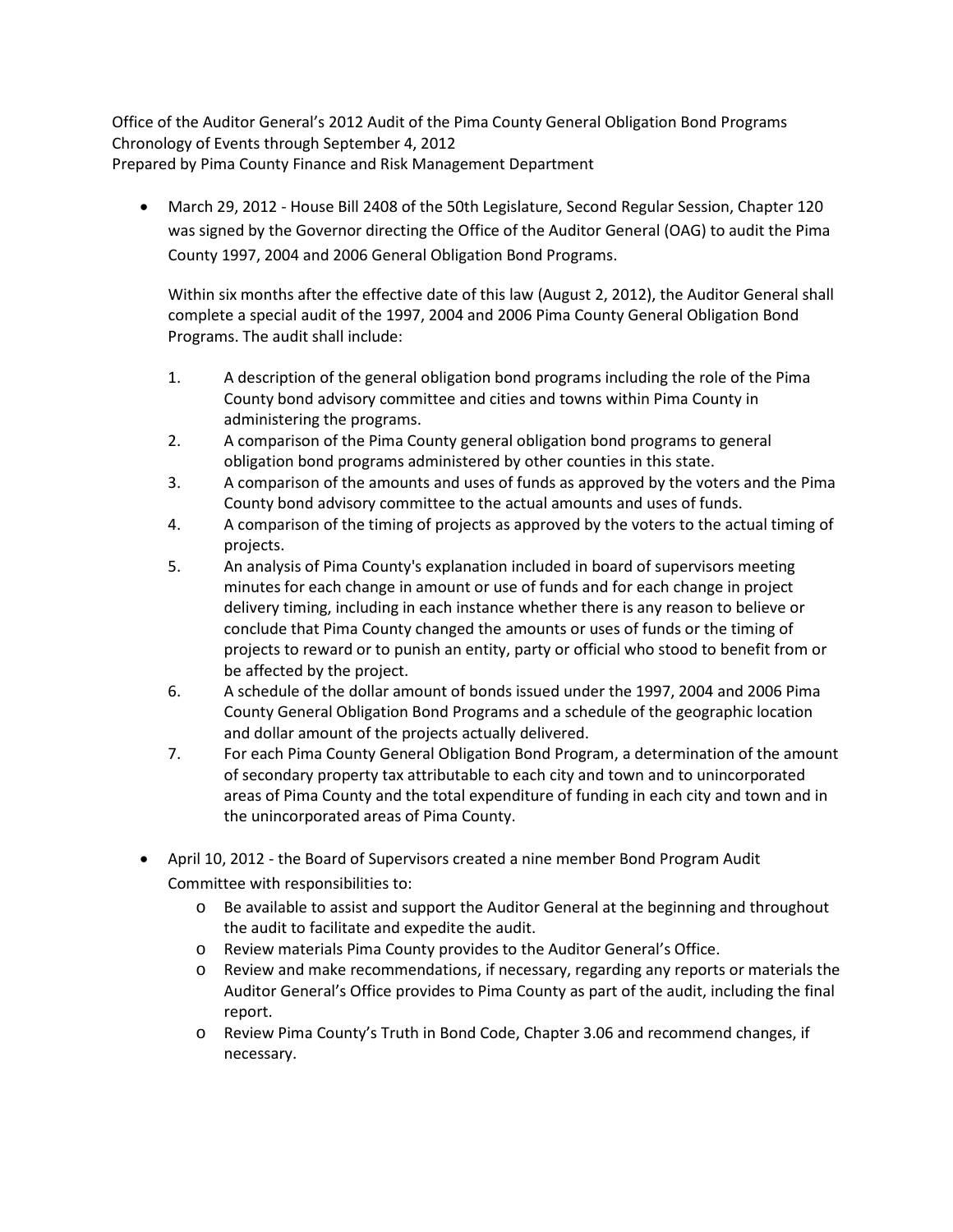- May 1, 2012 The Board of Supervisors ratified four appointments to the Bond Program Audit Committee made by the Chair and Vice-Chair of the Bond Advisory Committee: Gary Davidson, Kelly Gottschalk, Dan Sullivan, and Carolyn Campbell. The other five appointments have not been made and the Committee has not held a meeting.
- May 14, 2012 Pima County has meeting with the Auditor General's Office to discuss audit.
- Information requested by and provided to the Auditor General's Office includes:
	- o Sample Ballots and publicity pamphlets for each of the elections.
	- o Access to all official bond documents for each of the series of bonds issued utilizing 1997, 2004 and 2006 GO Bond Authorization.
	- o Access to all Board of Supervisors meeting minutes, all staff reports, Bond Ordinances, and semi-annual reports.
	- o Listing of projects requested by other jurisdictions.
	- o Index of Resolutions Approved by Other Jurisdictions in Support of Amendments to the 2004 Bond Ordinance Impacting Projects Requested by the Jurisdictions.
	- o Copies of resolutions adopted by other jurisdictions relating to GO Bond projects, which were requested by those jurisdictions.
	- o Report comparing the original and final cost estimates, project scopes and schedule of completed projects.
	- o Documentation supporting the County Administrator's April 10, 2012 memo to the Board regarding the audit.
	- o Listing of GO Debt issued by the County, including refunding issues.
	- o Debt Service calculations used to establish the annual debt service budget.
	- o Listing of GO Bond Projects.
	- o Description of the process for adding pro and con arguments in a publicity pamphlet.
	- o Maps including the location of completed GO Bond projects.
	- o History and status of planning for a future bond election

#### **Scheduled Meetings with the Auditor General:**

- May 14, 2012 Attended by the County Administrator, Nicole Fyffe, Diana Durazo and Michelle Campagne, Deputy Director of the Pima County Finance and Risk Management Department. The auditors stated that the audit would take approximately 6 months.
	- o Draft Report expected in early November
	- o Final Report to be sent to Phoenix for review in early December
	- $\circ$  Issue Report February 1<sup>st</sup> with a formal exit conference.
- June 15, 2012 Attended by Tom Burke, Director of Finance and Risk Management, and Michelle Campagne. The auditors reviewed the list of documentation already provided and requested additional information and maps. Most of the County's documentation has been available on the County's web page throughout the entire time of all three GO bond programs.
- June 20, 2012 The auditors met with Diana Durazo, Nicole Fyffe, Nanette Slusser, Mary Tyson, Jack Lloyd and Clark Phillips (IT), to view electronic map applications. Input from the meeting was used